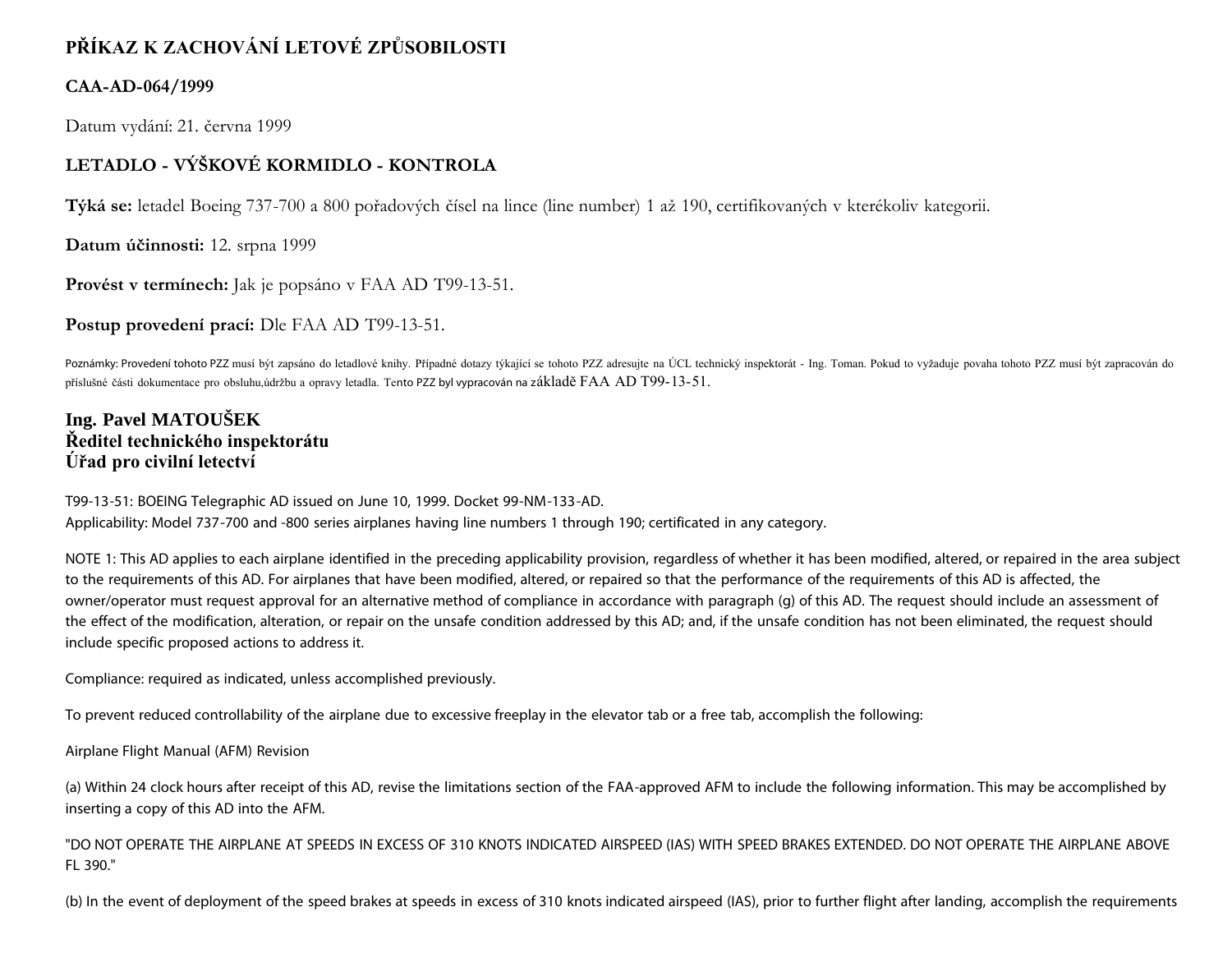of paragraph (c) of this AD.

Inspection and Check

(c) Within 10 days after receipt of this AD, perform a high frequency eddy current (HFEC) inspection of the tab mast fitting of the left and right elevator tab assembly to detect cracking, and a one-time elevator tab freeplay check to detect freeplay of the elevator tab, in accordance with Boeing Alert Service Bulletin 737-55A1068, dated June 9, 1999.

(1) If no cracking is found in the elevator tab mast fitting, repeat the HFEC inspection thereafter at intervals not to exceed 15 days, until accomplishment of the actions required by paragraph (d) of this AD.

(2) If any cracking is found in the elevator tab mast fitting, prior to further flight, accomplish the requirements of paragraph (e) of this AD.

(3) If any freeplay is found that is outside the limits specified in the Alert Service Bulletin, prior to further flight, perform corrective actions in accordance with the Alert Service Bulletin.

NOTE 2: Boeing Alert Service Bulletin 737-55A1068, dated June 9, 1999, references Boeing Model 737-600/-700/-800 Maintenance Manual (AMM), subjects 27-09-91, 27-31- 00, and 51-21-99; 737 Nondestructive Test (NDT) Manual D6-37239, part 6, subject 55-00-00; 737 Structural Repair Manual (SRM) subject 51-20-81; and Operations Manual Service Bulletin D6-27370-TBC ("Elevator Tab Operational Limitations"), dated June 10, 1999; as additional sources of service information to accomplish certain requirements of this AD.

#### Time-Limited Modification

(d) Within 90 days after receipt of this AD, install an additional high-strength fastener on the elevator tab mast fitting in accordance with Boeing Alert Service Bulletin 737- 55A1068, dated June 9, 1999. Accomplishment of this modification constitutes terminating action for the requirements of paragraph (b) of this AD. Following accomplishment of the installation, the AFM revision required by paragraph (a) of this AD may be removed from the AFM. Following accomplishment of the installation, repeat the HFEC inspection required by paragraph (c) of this AD thereafter at intervals not to exceed 90 days until accomplishment of paragraph (e) of this AD.

#### Replacement

(e) Replacement of the elevator tab mast fitting with a new, improved fitting in accordance with a method approved by the Manager, Seattle Aircraft Certification Office (ACO), FAA, Transport Airplane Directorate, constitutes terminating action for the requirements of this AD.

#### Spares

(f) As of receipt of this AD, no elevator tab mast fitting, part numbers (P/N) 185A400-1 or 185A400-2, shall be installed on any airplane.

#### Alternative Methods of Compliance

(g) An alternative method of compliance or adjustment of the compliance time that provides an acceptable level of safety may be used if approved by the Manager, Seattle ACO. Operators shall submit their requests through an appropriate FAA Principal Maintenance Inspector, who may add comments and then send it to the Manager, Seattle ACO.

NOTE 3: Information concerning the existence of approved alternative methods of compliance with this AD, if any, may be obtained from the Manager, Seattle ACO.

#### Special Flight Permits

(h) Special flight permits may be issued in accordance with sections 21.197 and 21.199 of the Federal Aviation Regulations (14 CFR 21.197 and 21.199) to operate the airplane